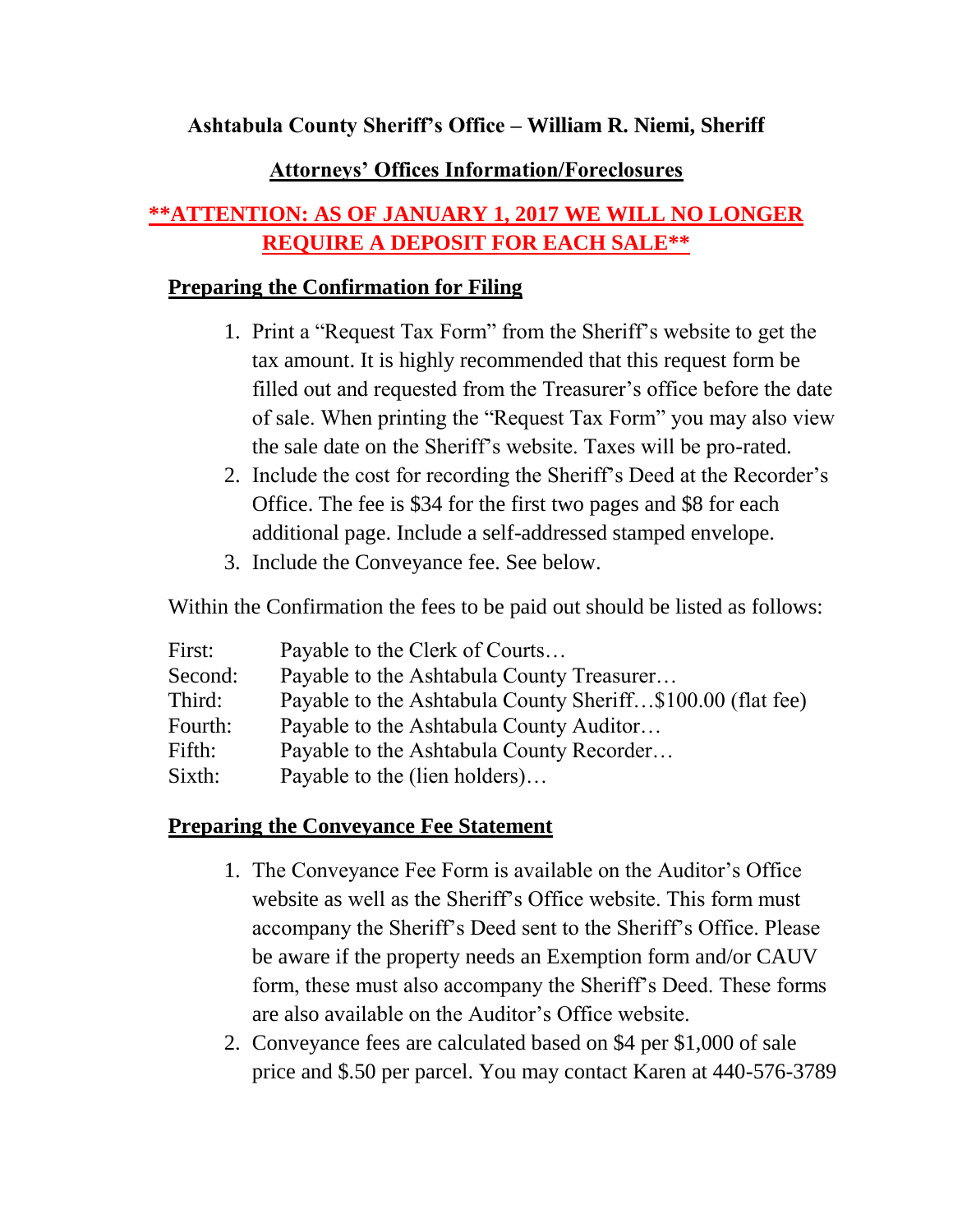at the Auditor's Office for further information on you fees and proper forms.

## **Preparing the Sheriff's Deed**

- 1. A deed form is available on the Sheriff's website for your use. There is a link available at [www.ashtabulacountysheriff.org.](http://www.ashtabulacountysheriff.org/) Use of this form is necessary to maintain uniformity and compliance to the Sheriff's Deeds. (ORC 2329.36)
- 2. The completed Deed and Conveyance Fee form (as well as a check for all fees and any other necessary forms) may be mailed or dropped off at the Sheriff's Office.

# **Reminder on Filing Paperwork**

**To the Court:** You must submit the Order of Confirmation and a copy of the Conveyance Fee Statement (as well as copies of any other necessary forms).

**To the Sheriff's Office:** You must submit the Conveyance Fee form (as well as any other necessary forms), the Sheriff's Deed and the full amount of monies due.

# **\*Remember, if the property has an Exemption or is a CAUV property, the property forms from the Auditor's Office must accompany the Sheriff's Deed.**\*

## **Important Websites**

Sheriff: [www.ashtabulacountysheriff.org](http://www.ashtabulacountysheriff.org/) Auditor:<https://auditor.ashtabulacounty.us/dnn/> Treasurer: [www.ashtabulacounty.us/311/treasurer](http://www.ashtabulacounty.us/311/treasurer) Clerks: [http://courts.co.ashtabula.oh.us/clerk\\_of\\_courts.htm](http://courts.co.ashtabula.oh.us/clerk_of_courts.htm)

**You may view the Recorder's Index at <http://www.ashtabulacounty.us/348/Recorder>**